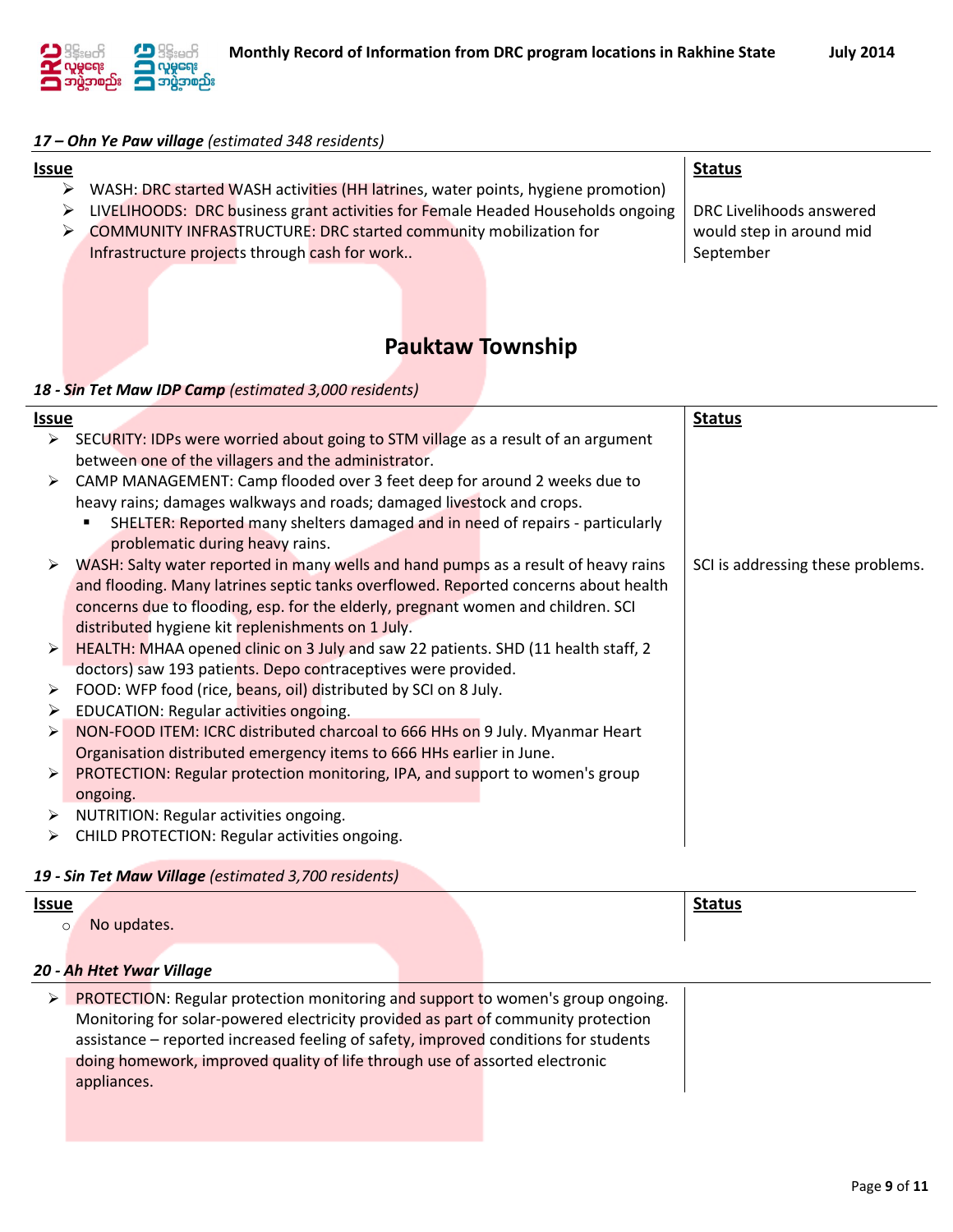

Page **10** of **11**

## *21 - Baw Da Li Village (estimated 900 residents)*

> PROTECTION: Regular protection monitoring and support to women's group ongoing.

## *22 - Ah Nauk Ywe IDP Camp (estimated 3,900 residents)*

| Issue                 |                                                                                         |                                                                                         |  | <b>Status</b>                    |
|-----------------------|-----------------------------------------------------------------------------------------|-----------------------------------------------------------------------------------------|--|----------------------------------|
| $\blacktriangleright$ |                                                                                         | SECURITY: Continued obstruction of NGO operations by the camp administrator and         |  | -Ongoing inter-agency efforts    |
|                       | his supporters. A fight broke out on 17 July between the group preventing NGO           |                                                                                         |  | to resolve the situation, led by |
|                       | operations and the group wanting all NGOs to be able to provide regular services (incl. |                                                                                         |  | SI and SCI.                      |
|                       |                                                                                         | current NGO staff). Several persons were injured, police intervened, order was          |  |                                  |
|                       | restored.                                                                               |                                                                                         |  |                                  |
| $\blacktriangleright$ |                                                                                         | CAMP MANAGEMENT: Repeated complaints about high number of people, especially            |  |                                  |
|                       | children, slipping on the walkways - unsafe during the rains. IDPs would like walkways  |                                                                                         |  |                                  |
|                       | reinforced with stone.                                                                  |                                                                                         |  |                                  |
|                       |                                                                                         | SHELTER: Insufficient shelter for all IDPs due to the new arrivals during 2014.         |  | -Ongoing inter-agency efforts    |
|                       |                                                                                         | WASH: SI activities suspended due to resistance from IDP representatives. Access to     |  | to resolve the situation, led by |
|                       |                                                                                         | water reportedly not perceived by IDPs as a serious problem due to availability of rain |  | SI and SCI.                      |
|                       |                                                                                         | water. Many latrines are reported damaged, open defecation can be observed.             |  |                                  |
| ≻                     | HEALTH: MoH mobile clinic came once during this month and was not able to receive       |                                                                                         |  |                                  |
|                       |                                                                                         | all the patients. Most worrying conditions reported by the IDPs: malaria, diarrhoea,    |  |                                  |
|                       | TB.                                                                                     |                                                                                         |  |                                  |
| ≻                     |                                                                                         | FOOD: WFP food delivered (rice, beans, oil, salt, nutritional supplements), but not     |  | SCI Food is looking into this.   |
|                       | covering the more recently arrived IDPs.                                                |                                                                                         |  |                                  |
| ➤                     |                                                                                         | EDUCATION: Students continue to attend classes in a modular house, reported to be       |  | LWF has taken on Education in    |
|                       |                                                                                         | difficult for them and unsafe. Awating school renovation by UNICEF.                     |  | ANY camp. Email sent with        |
| $\blacktriangleright$ |                                                                                         | NON-FOOD ITEM: ICRC delivered firewood on 02.07.2014 for all HHs.                       |  | suggestion to have a             |
| ➤                     |                                                                                         | PROTECTION: Regular protection monitoring, IPA, and support to women's group            |  | community meeting re: school     |
|                       | ongoing.                                                                                |                                                                                         |  | renovation.                      |
| ➤                     |                                                                                         | NUTRITION: SCI activities suspended due to obstruction by camp administrator and        |  |                                  |
|                       | his supporters.                                                                         |                                                                                         |  |                                  |
| $\blacktriangleright$ |                                                                                         | CHILD PROTECTION: SCI activities suspended due to obstruction by camp                   |  | -Ongoing inter-agency efforts    |
|                       | administrator and his supporters.                                                       |                                                                                         |  | to resolve the situation.        |
|                       |                                                                                         |                                                                                         |  |                                  |

### *23 - Ah Nauk Ywe Village (estimated 2,500 residents)*

| ➤            | Not visited this month. No updates.                     |  |               |
|--------------|---------------------------------------------------------|--|---------------|
|              | 24 - Sin Aing Village                                   |  |               |
| $\circ$      | Not visited this month. No updates.                     |  |               |
|              |                                                         |  |               |
|              |                                                         |  |               |
|              |                                                         |  |               |
|              | 25 - Kyein Ni Pyin IDP Camp (estimated 4,500 residents) |  |               |
| <b>Issue</b> |                                                         |  | <b>Status</b> |